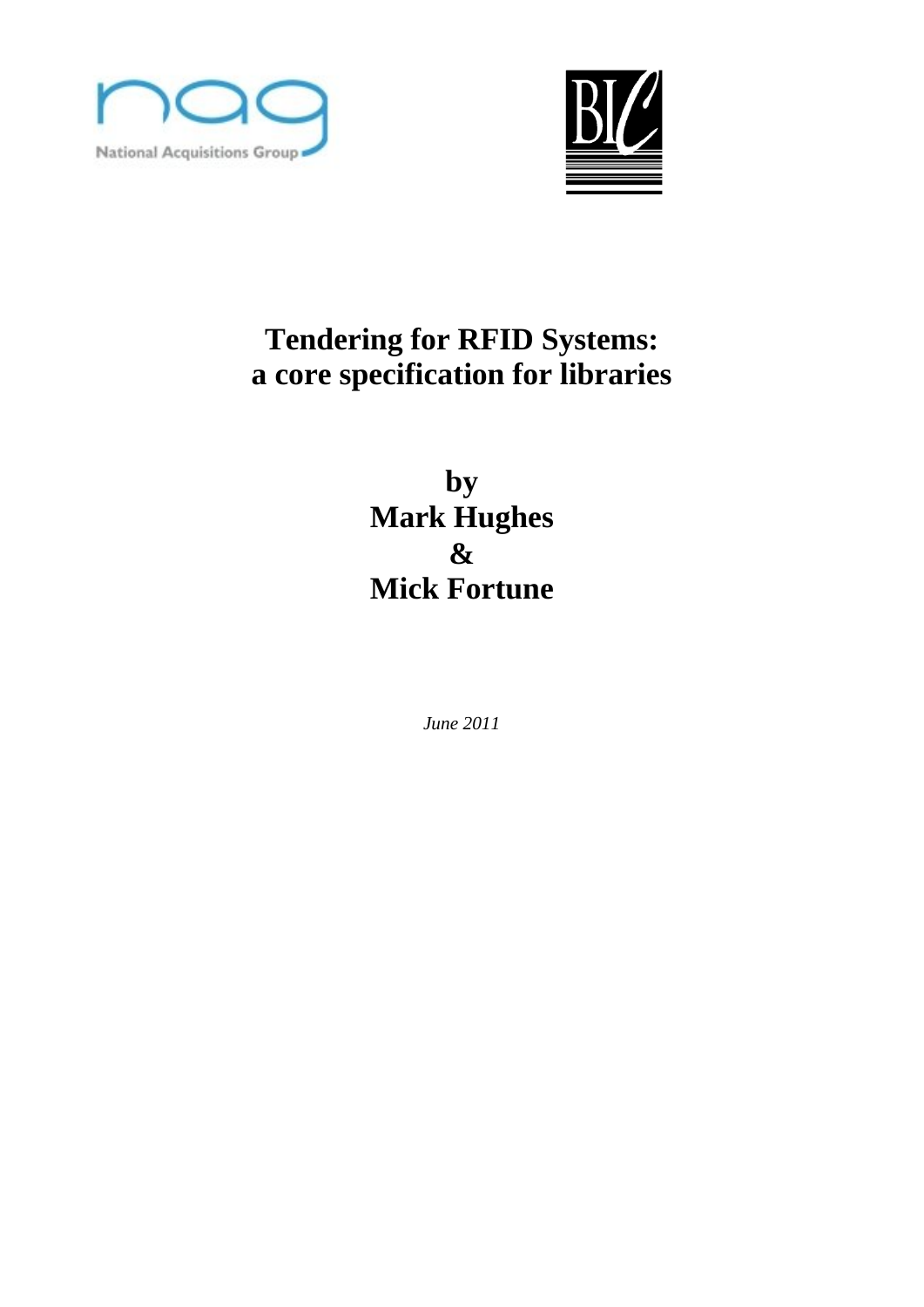#### **Introduction**

The use of RFID by libraries over the last few years has grown dramatically. During the same period both the technology and the applications that use it have developed at an accelerating pace. What once seemed a simple decision - to introduce self-service or not – has, due to the maturing marketplace, grown into a rather more complex one, now requiring rather more understanding of both standards and systems integration to be sure of making the right decision.

An earlier attempt to offer assistance and guidance for those seeking to purchase RFID solutions for their library was initiated by Mark Hughes through the ORILS website and accompanying documentation. The intention then, as it is now, was to offer a "sample" specification that could be modified by individual libraries to suit their own needs.

This new document, published jointly by the National Acquisitions Group and Book Industry Communication, is the result of a collaboration between Mark and Mick Fortune - independent RFID consultant – which has revisited and revised the original ORILS documentation both to bring it up to date and to make it easier for librarians to adapt to their own requirements.

#### **The structure of the document**

There are many ways to procure an RFID solution for your library and at some point in the process almost all will require you to produce a specification of your requirements. This document seeks to simplify that process.

The document is in three parts.

Part One describes the **project's scope** and details of the establishment for which a solution is being sought.

Part Two offers a **sample functional specification**. The points listed are not absolute, they are recommendations based upon our experience and knowledge of how the RFID market operates, and how it is likely to develop.

Part Three examines the **relationship with the suppliers** in more detail. We have identified some key areas that should help you determine which will offer the appropriate level of service and support for a successful implementation.

#### **How to use it**

Each part comprises a list of considerations and a "model" statement. Please note that the statements are only examples and may not accurately reflect the precise requirements for your library. Think of this document as a template from which you can build your own "Request for Proposals" (RFP) rather than the finished article.

For example, in Part One, the precise requirements of each purchaser will vary so in many areas you will need to enter the information as it relates to your project – not the sample text!

In Part Two, a set of mandatory requirements are outlined (marked with grading of 3 in the I column). These requirements are reflective of a fully specified solution. If your preferred solution does not require all of these mandatory elements, be sure to remove those you don't need before you issue this document!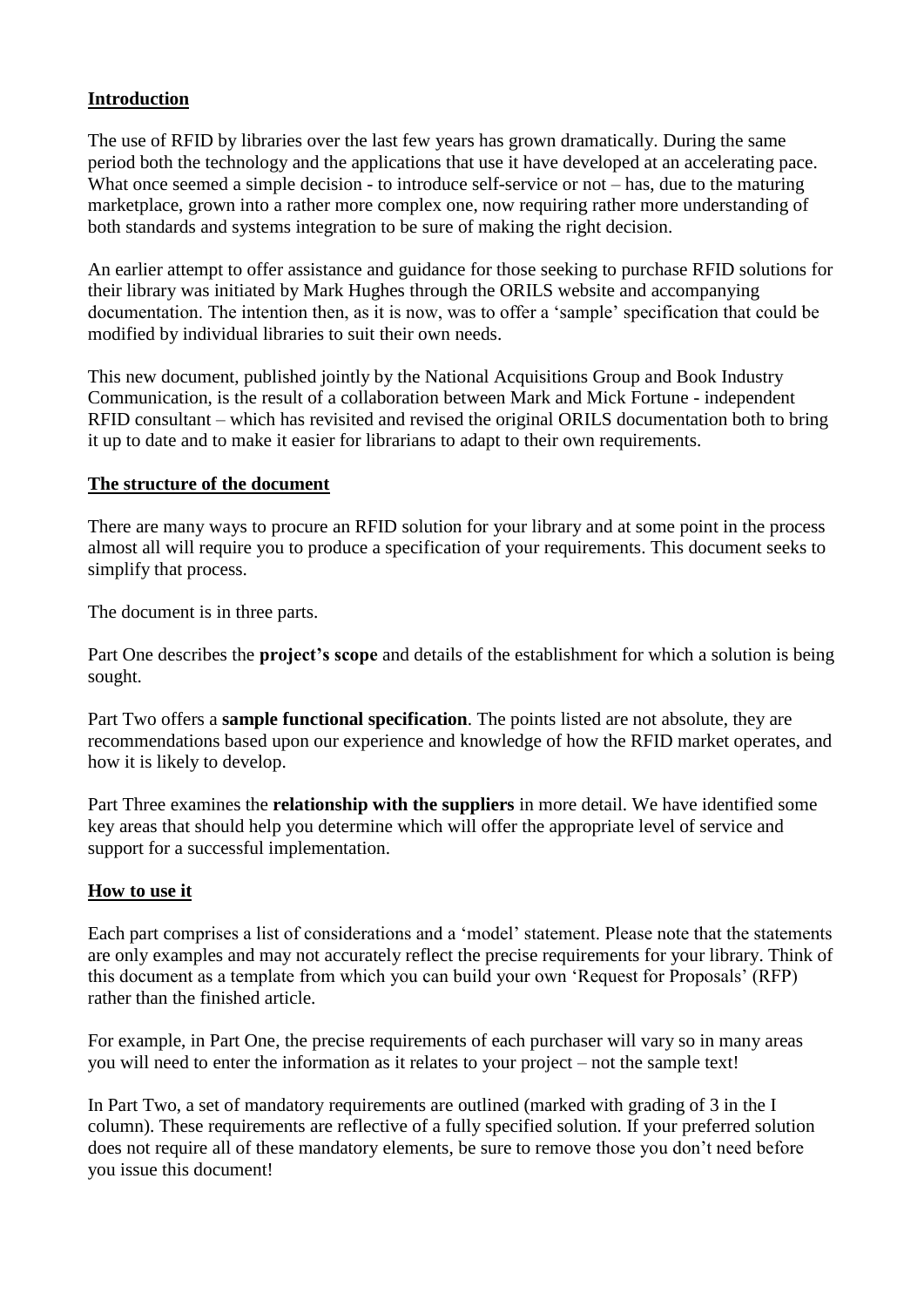## **Part One**

This section gives an outline structure which will help you to set out the project scope and all the necessary details of the establishment for which a solution is being sought.

The precise requirements of each organisation will vary so in many areas you will need to enter the information as it relates to your project – Note: Please don't use the sample text as this is for guidance only and your requirements may differ.

## **GENERAL INFORMATION**

### 1. Introduction

1.1. Overview of the project.

*Provide clear aims of what is expected to be achieved in terms of RFID implementation*

### 1.2. List of sites covered by this procurement.

*Do not list statistical data here, just names and locations.*

1.3. Statement of specific high level deliverables

*Sample text:*

*Services that we wish to deliver are:*

- *Self-issue of book and non-book material*
- *Self-return of book & non-book material*
- *Patron account management via self-service terminals (e.g. renewals, reservation management)…*

## 1.4. Project deadlines.

#### *Sample text:*

*These services are to be fully implemented across all sites by overall project completion date.*

## 1.5. Supplier response guidance.

*Sample text:*

*Tenderers must, through their responses to the functional requirements and any necessary explanatory documentation, state fully how their proposal meets the project aims.*

1.6. Procurement milestones.

*Date for submission, plus information regarding any pre-tender meetings, demonstration dates etc.*

## 2. Project Timetable

## 2.1. Project milestones.

*Full details of timetable – provide project objectives in terms of start and end dates, any pilot sites etc.*

#### 2.2. Project limitations.

*Note any limitations on the project implementation e.g. work confined to vacation times during an academic term, other refurbishment work going on etc.*

#### 3. Summary of Objectives

3.1. Provide more detailed objectives for the project.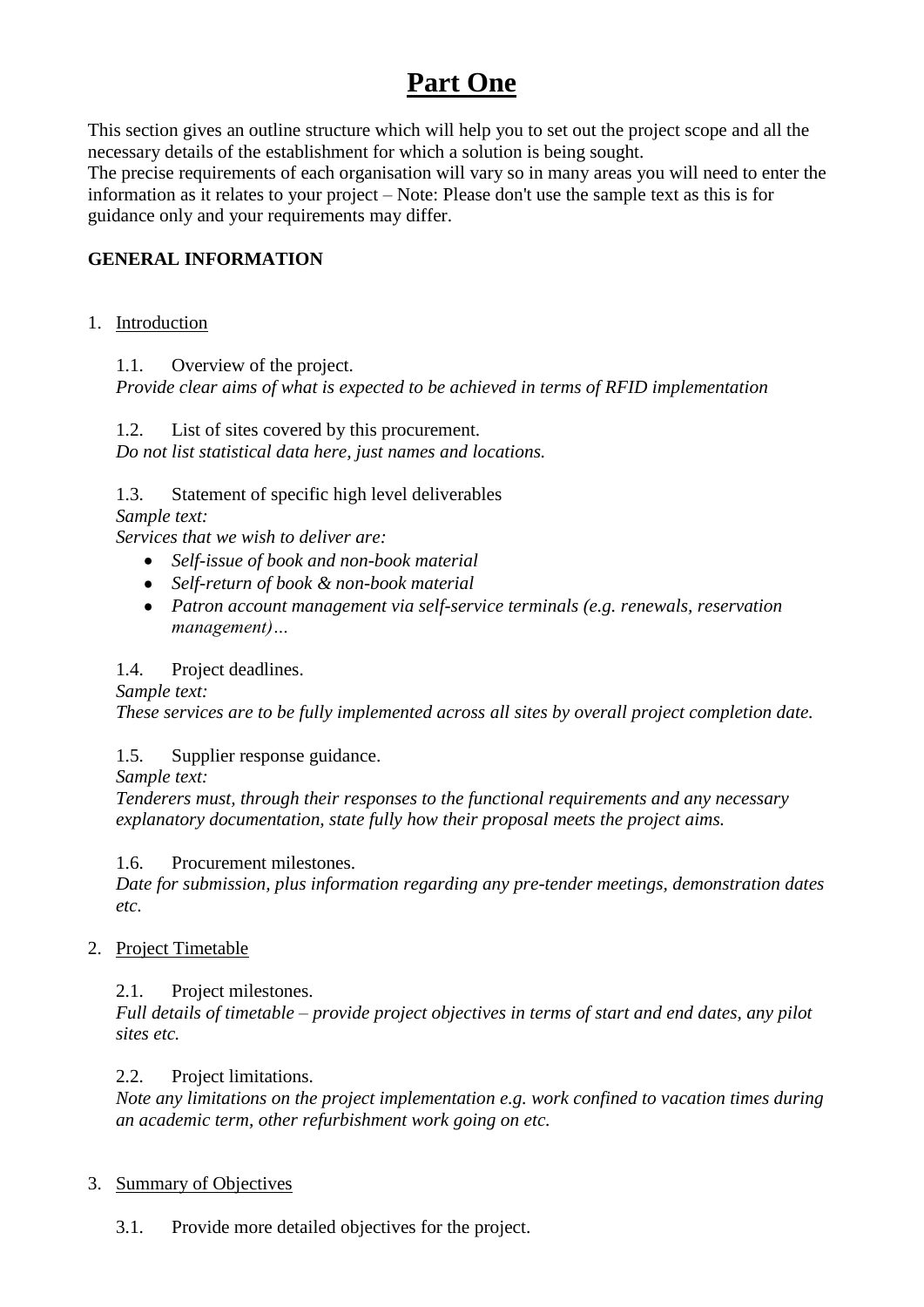*Sample text:*

- *Target levels for self-service usage.*
- *Specifics on integration with existing systems.*
- *Requirements for training, implementation and support…*

#### 3.2. Detailed requirements.

#### *Sample text:*

*The functional specification provides detailed requirements for the software, hardware, the implementation, and the support services. The table reply form should be completed as fully as possible and returned as part of the tender submission along with any supporting documentation.*

#### 4. The Libraries

#### 4.1. Sites/Branches.

*Overall statement of how many sites are to be covered by the implementation, and/or if there is more than one institution involved. Remember to identify which sites have which specific requirements in the Functional Requirement.*

#### 4.2. Statistics.

*This will need to be adapted for your organisation. Sample text: The following figures are offered for guidance only:*

| Borrower(Reader) Numbers      |  |
|-------------------------------|--|
| <b>Annual Issues/Renewals</b> |  |
| Annual additions to stock     |  |
| <b>Current stock levels:</b>  |  |
| <b>Books</b>                  |  |
| Journals                      |  |
| Cassette                      |  |
| Videos                        |  |
| <b>DVDs</b>                   |  |
| CDs                           |  |
|                               |  |
| <b>Current Opening Hours</b>  |  |
| Mon - Fri                     |  |
| Sat                           |  |
| Sun                           |  |
|                               |  |

#### 5. Corporate Standards

5.1. Detail any corporate standards requirements e.g. operating systems, network policy compliance etc.

#### *Sample text:*

*The system provided should be e-GIF (V4) compliant. Where appropriate the British Standards BS7666 2.0 and BS8766 2.0 (or any European or International equivalent) must be adhered to…*

5.2. Details of existing systems in use on site.

#### *Sample text:*

*Windows version n systems are currently used across all institutions…* 

5.3. Details of any anti-virus or other software requirements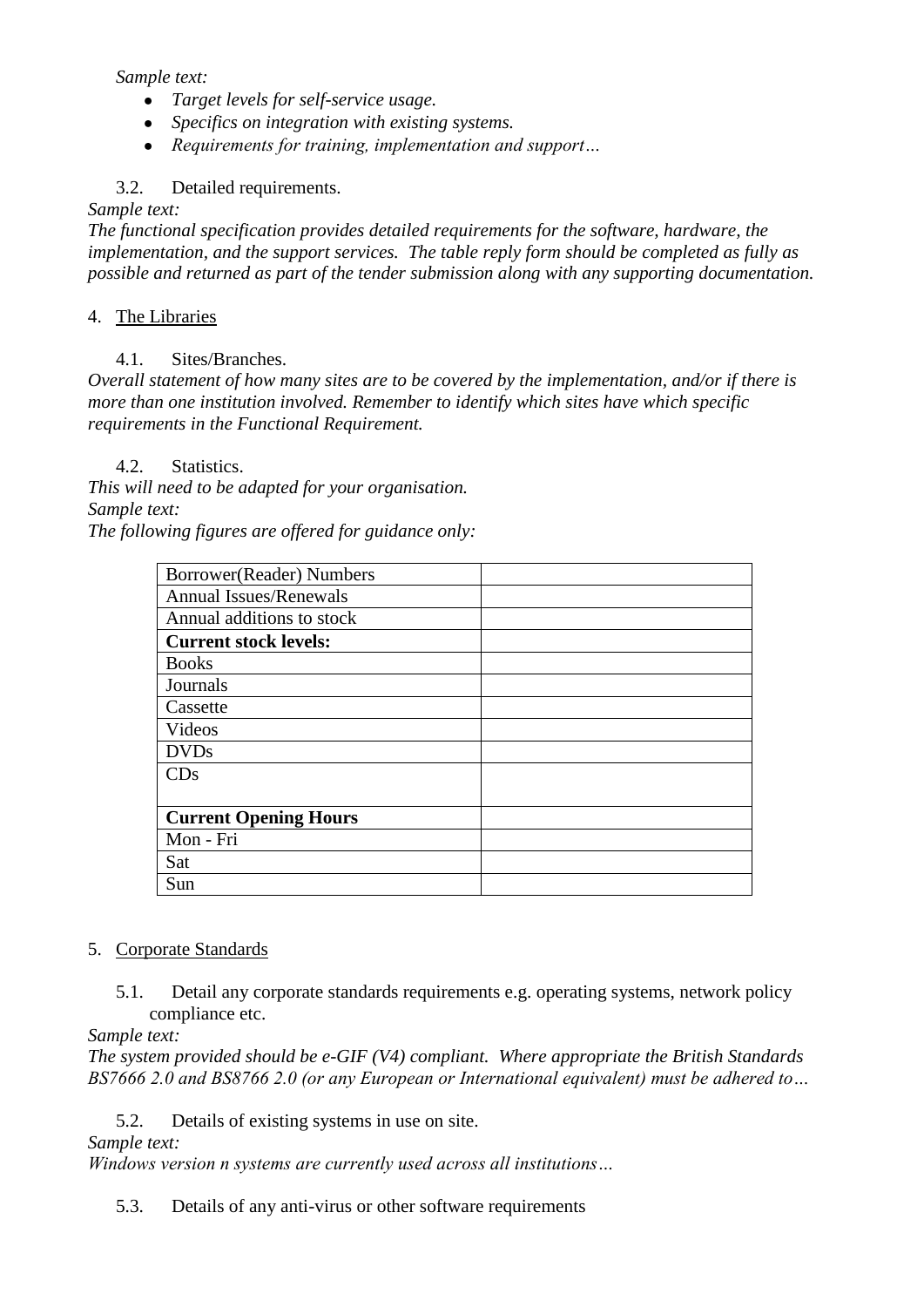*Sample text:*

*Any computer that is to be connected to a network should be capable of running anti-virus software….*

#### 6. Hardware Procurement

6.1. Details of any requirements affecting hardware purchase. *Statement of whether the supplier or the organisation should provide or purchase some / all necessary hardware.*

7. Capacity

7.1. Statement of requirements for future capacity. *Sample text:*

*The capacity of the systems proposed must be adequate for the operations as described, and capable of dealing with an increase of up to n% in stated transaction levels...* 

### 8. Training

8.1. Statement of training requirements.

*Sample text:*

*Training in the operation of all aspects of the RFID system will be supplied by the supplier to selected library staff at suitable venues of the library services' choice, on the basis that this can then be cascaded to others.* 

8.2. Documentation requirements.

*Sample text:*

*Full documentation of system functionality, including user guides, is expected to be provided by the Supplier during the implementation process.*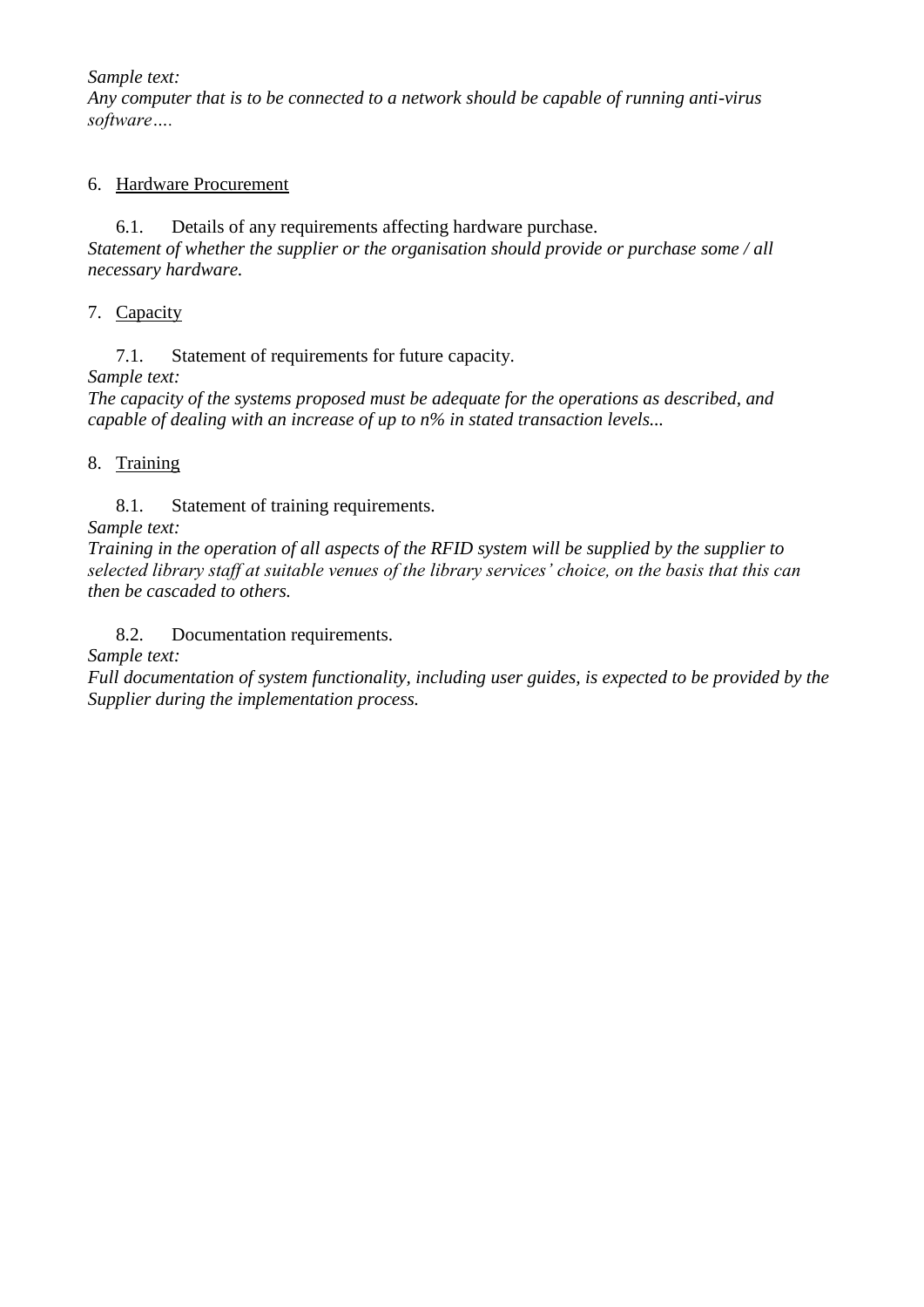## **Part Two**

The **"Functional Specification"** is a key part of your tender invitation. You should therefore ensure that it accurately reflects the precise needs of your particular establishment. The authors have prepared this section in the light of their experience, and their estimation of how RFID is likely to develop but every library will have some unique characteristics that may require some additions or deletions to be made.

The "marking" schema offered is based on one that has been used successfully by a number of libraries but it may not be suitable for everyone. In particular you should ensure that you are fully aware of any procurement criteria that your organisation may require to be included.

We have identified several elements that we would expect to be mandatory in any specification. We recommend that you use "mandatory" requirements with some caution since you are ruling out bids from any supplier who cannot meet them.

## **FUNCTIONAL SPECIFICATION**

The following section details one possible methodology for evaluating responses.

#### Tender Response Guidelines

Each requirement in the functional specification table given below has three elements. These are:

#### **Importance(I):**

Each requirement has been assigned a code indicating its importance to the institution:

- 3 Mandatory, these requirements must be met in full.
- 2 Highly desirable, these requirements will score more points
- 1 Desirable

#### **Response Codes(RC):**

Please indicate the current availability of each requirement using the following codes:

- A Available and on general release
- B Partially available and on general release
- C Planned for a future release (please supply prospective release date).
- D Not available or planned

Please note: The institution reserves the right to alter these marks if the answer given does not appear to support the code assigned.

#### **Additional Information:**

Please ensure that your replies supply sufficient additional information to enable us to fully understand your offer.

Please ensure that you identify any components – hardware, software or services – that will be supplied by a third party together with costs, if any.

Any 3rd party charges required to implement your solution that are not identified in this response will be met by the bidder.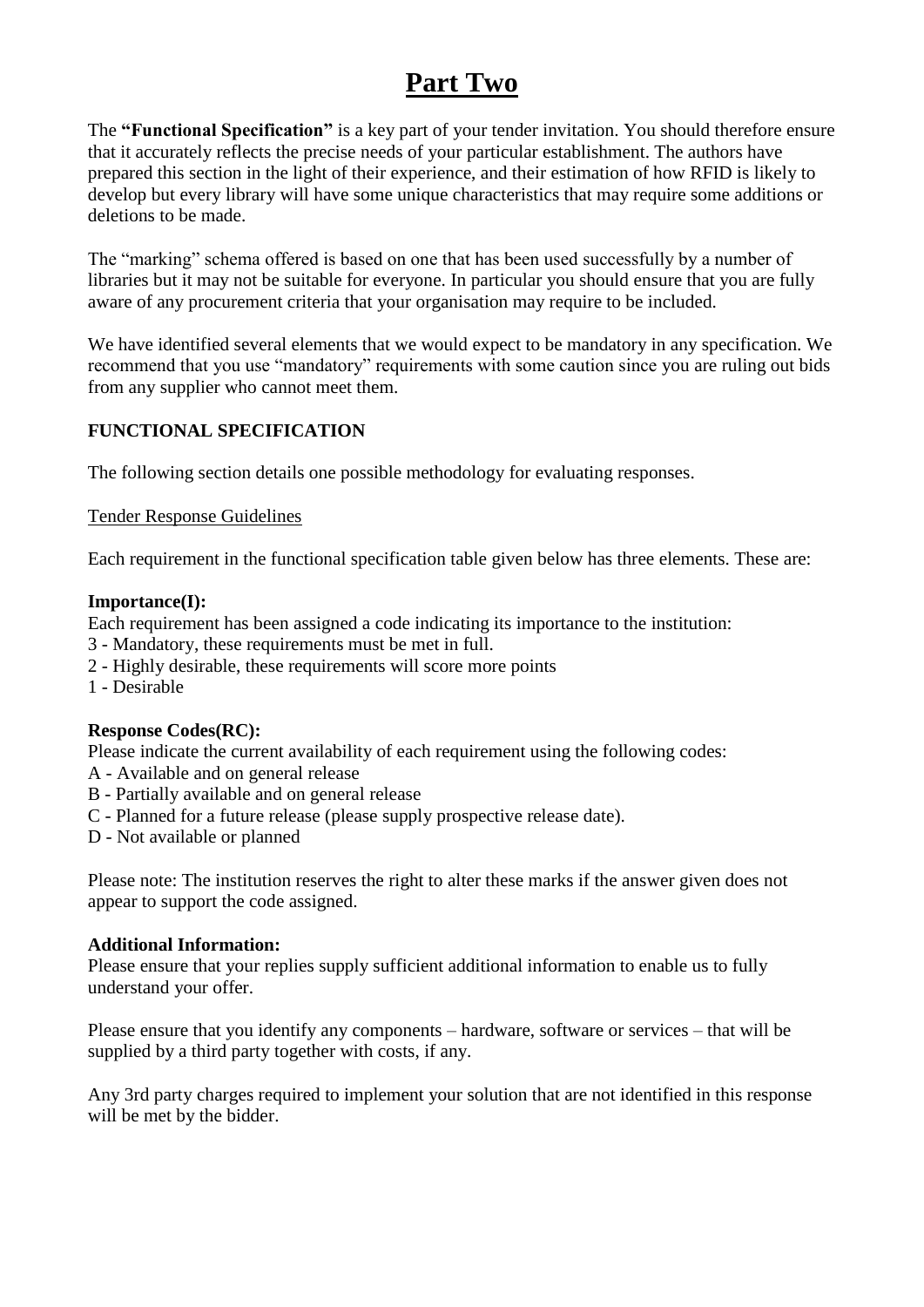#### **THE REQUIREMENTS**

Please read each statement carefully. If the requirement does not apply to your project – delete it! Ensure that the numerical integrity of references within the document is preserved in any amendments, deletions or additions you may make.

This first section deals with requirements that will be common to all procurements. You should determine the relative importance of each element in terms of your project. Note that many of the statements require you to add site specific data – e.g. the first requirement contains a reference to "n nominated reference sites" where "n" is a number that you will have to provide. Similarly you may wish to omit the reference to "UK" libraries. LMS should be the name of any **LMS** (Library Management System) with which your required solution should interoperate.

All optional elements within statements have been indicated by **bold italics**.

| #              | <b>Requirement</b>                                                              | I | RC | <b>Response</b> |
|----------------|---------------------------------------------------------------------------------|---|----|-----------------|
|                | <b>Supplier</b>                                                                 |   |    |                 |
|                | The supplier must have proven experience of supplying and maintaining a         |   |    |                 |
|                | comparable system within the library market. A list of $(UK)$ customers is      |   |    |                 |
|                | required, with at least n nominated reference sites.                            |   |    |                 |
| 2              | Please specify whether you are a certified partner (or similar) of (LMS).       |   |    |                 |
|                |                                                                                 |   |    |                 |
|                | <b>Power, IT &amp; Network</b>                                                  |   |    |                 |
| $\mathfrak{Z}$ | Network and server security must not be compromised by the addition of any      |   |    |                 |
|                | RFID enabled equipment. Supplier to specify what measures are in place to       |   |    |                 |
|                | ensure this.                                                                    |   |    |                 |
| $\overline{4}$ | Please confirm that there will be no interference between the RFID system       | 3 |    |                 |
|                | and any wireless access points or other radio devices on the site.              |   |    |                 |
| $\mathfrak{H}$ | Please identify any additional server requirements for your solution. State the |   |    |                 |
|                | specifications, recommended operating system, your access requirements and      |   |    |                 |
|                | management responsibilities.                                                    |   |    |                 |
| 6              | Please state the anticipated lifespan of all hardware proposed. Give details of |   |    |                 |
|                | your recommended maintenance programme.                                         |   |    |                 |
| $\tau$         | Please state the network and bandwidth requirements of the proposed system      |   |    |                 |
|                | together with any prioritisation recommended to maximise transaction speed      |   |    |                 |
|                | and reliability.                                                                |   |    |                 |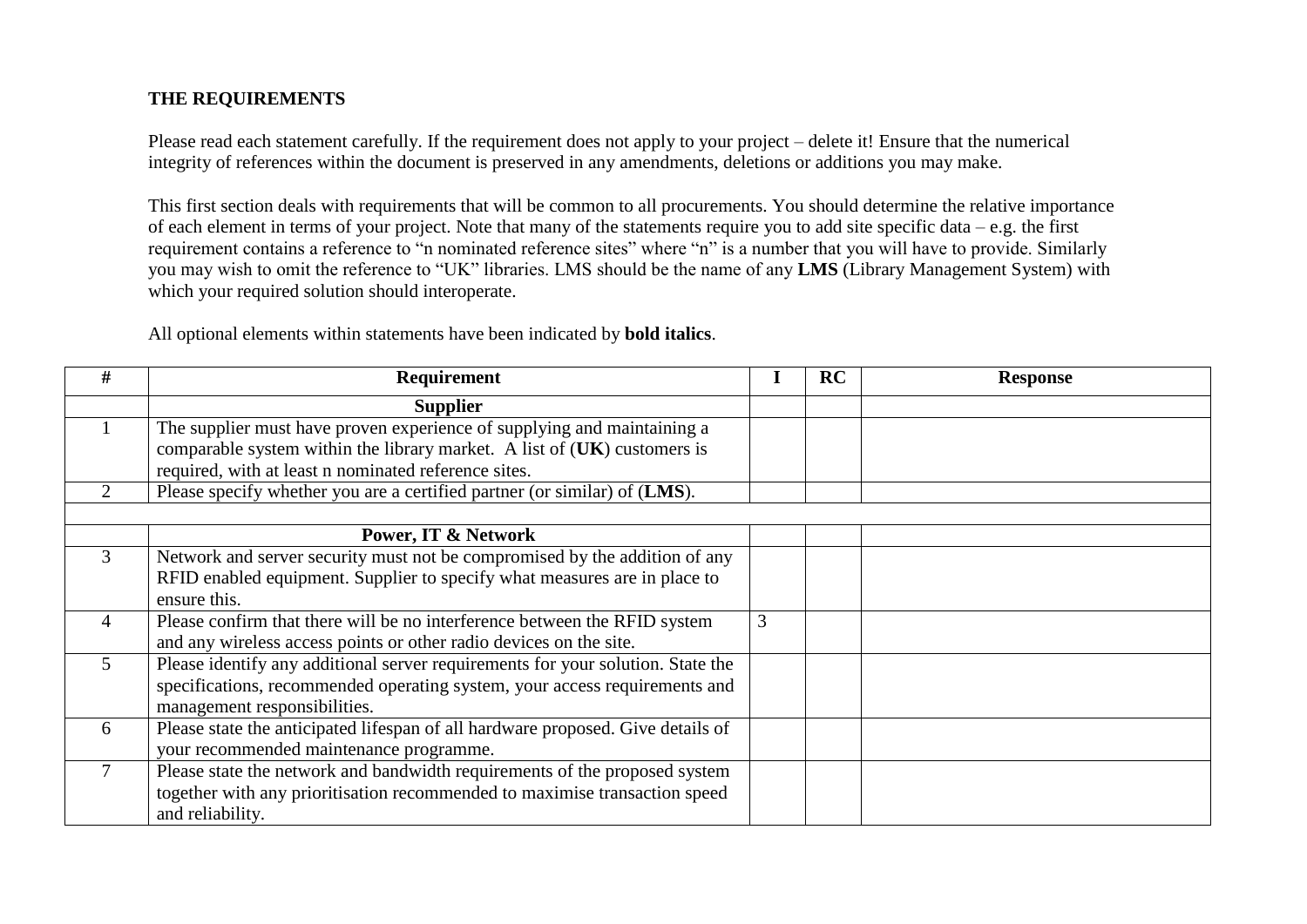| 8  | All hardware must run on standard power (220/240v)                                | $\overline{3}$ |  |
|----|-----------------------------------------------------------------------------------|----------------|--|
| 9  | Please specify electrical supply and network connection requirements for each     |                |  |
|    | item of hardware.                                                                 |                |  |
|    |                                                                                   |                |  |
|    | <b>Design</b>                                                                     |                |  |
| 10 | Self-service units supplied should be consistent with the aesthetics of the site. |                |  |
| 11 | User interfaces should be of consistent design across all sites.                  |                |  |
|    |                                                                                   |                |  |
|    | <b>Integration</b>                                                                |                |  |
| 12 | Please provide details of any additional hardware and software requirements       |                |  |
|    | for the use of the system with existing staff PCs.                                |                |  |
| 13 | Please explain how software integration with the LMS is achieved. If SIP is       |                |  |
|    | used please state which version is supported and details of any extensions        |                |  |
|    | used. Identify any additional protocols used to communicate between RFID          |                |  |
|    | and LMS systems.                                                                  |                |  |
| 14 | Please provide details of all or any software licensing required for 13 above.    |                |  |
|    |                                                                                   |                |  |
| 15 | The RFID and LMS solutions should be fully integrated. Please give details        |                |  |
|    | of any RFID functionality that operates entirely independently of the LMS.        |                |  |
| 16 | LMS circulation rules and policies must not be compromised by the RFID            | 3              |  |
|    | system.                                                                           |                |  |
|    |                                                                                   |                |  |
|    |                                                                                   |                |  |
|    | <b>Hardware - General Requirements</b>                                            |                |  |
| 17 | Self service units should be capable of operating with low/zero staffing levels   |                |  |
|    | for extended periods. Please give details of any limitations.                     |                |  |
| 18 | Devices should be capable of reading the existing borrower identification         |                |  |
|    | technology where necessary.                                                       |                |  |
| 19 | Units should be capable of being upgraded to use alternative borrower             |                |  |
|    | identification technologies (such as Mifare). Please give details of any          |                |  |
|    | limitations to this provision and an indication of likely costs.                  |                |  |
| 20 | Please specify read method for <b>barcode</b> scanning.                           |                |  |
| 21 | All RFID devices should be able to read tags on all stock items. Please give      |                |  |
|    | details of any limitations to this provision.                                     |                |  |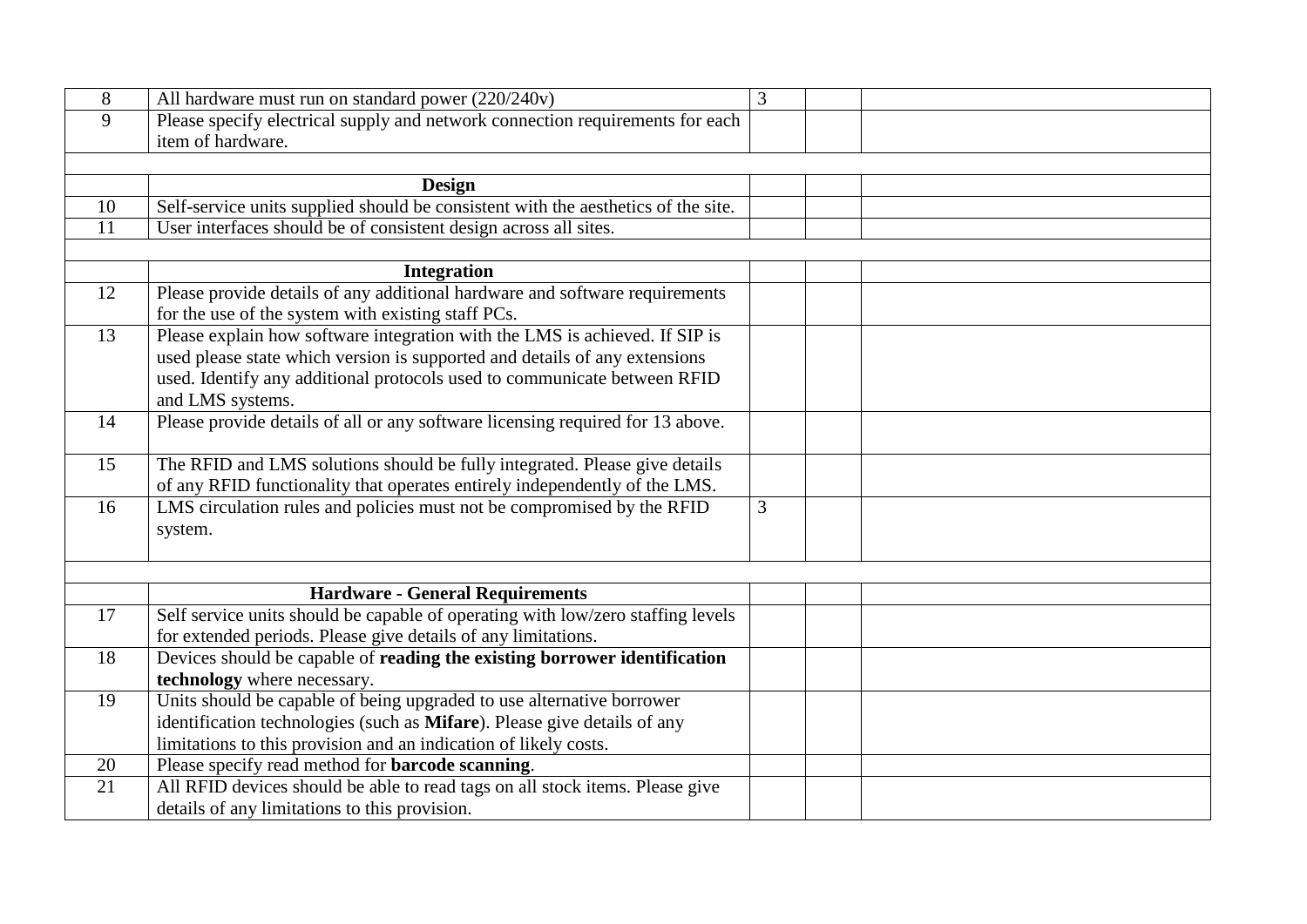| 22 | Please give details of any size or weight restrictions on stock items that may    |   |  |
|----|-----------------------------------------------------------------------------------|---|--|
|    | be processed by your devices.                                                     |   |  |
| 23 | Equipment must be capable of processing audio-visual materials (e.g. music        |   |  |
|    | CD's, DVD's, audio cassettes) without risk of damage or erasure.                  |   |  |
| 24 | All self-service units must be capable of providing a printed receipt for         |   |  |
|    | transactions.                                                                     |   |  |
| 25 | Please give details of minimum separation distances for each piece of             |   |  |
|    | equipment offered $-e.g.$ minimum distance between issue station and security     |   |  |
|    | gate, and between issue stations.                                                 |   |  |
|    |                                                                                   |   |  |
|    | <b>Software - General Requirements</b>                                            |   |  |
| 26 | Please provide details of languages supported by your units. Include in your      |   |  |
|    | reply details of how the choice of a different language is presented to the user. |   |  |
| 27 | Equal prominence should be given to different language options.                   |   |  |
| 28 | Please specify how many alternate languages can be made available for use         |   |  |
|    | on the system simultaneously.                                                     |   |  |
| 29 | The system should be user friendly and intuitive. Context-sensitive help          |   |  |
|    | screens, prompts and meaningful error messages must be provided.                  |   |  |
|    |                                                                                   |   |  |
|    |                                                                                   |   |  |
| 30 | The user interface should be customisable to the greatest extent possible.        | 3 |  |
|    | Please supply screen snapshots showing the screen layout for major                |   |  |
|    | operations e.g. issue, return, account summary.                                   |   |  |
| 31 | The solution should be capable of processing mixed media, multi-part items,       |   |  |
|    | e.g. book plus CD.                                                                |   |  |
| 32 | The system should be capable of prompting for a PIN as part of user               |   |  |
|    | authentication. Please give details of options for this provision e.g. on screen  |   |  |
|    | or separate keypad.                                                               |   |  |
| 33 | Receipts should show time, date, device ID, title, due date (for issues) and      |   |  |
|    | type of transaction.                                                              |   |  |
| 34 | Receipts should be capable of being configured by the library to add local        |   |  |
|    | text.                                                                             |   |  |
| 35 | All stations must be capable of providing a receipt in either English or other    |   |  |
|    | selected language.                                                                |   |  |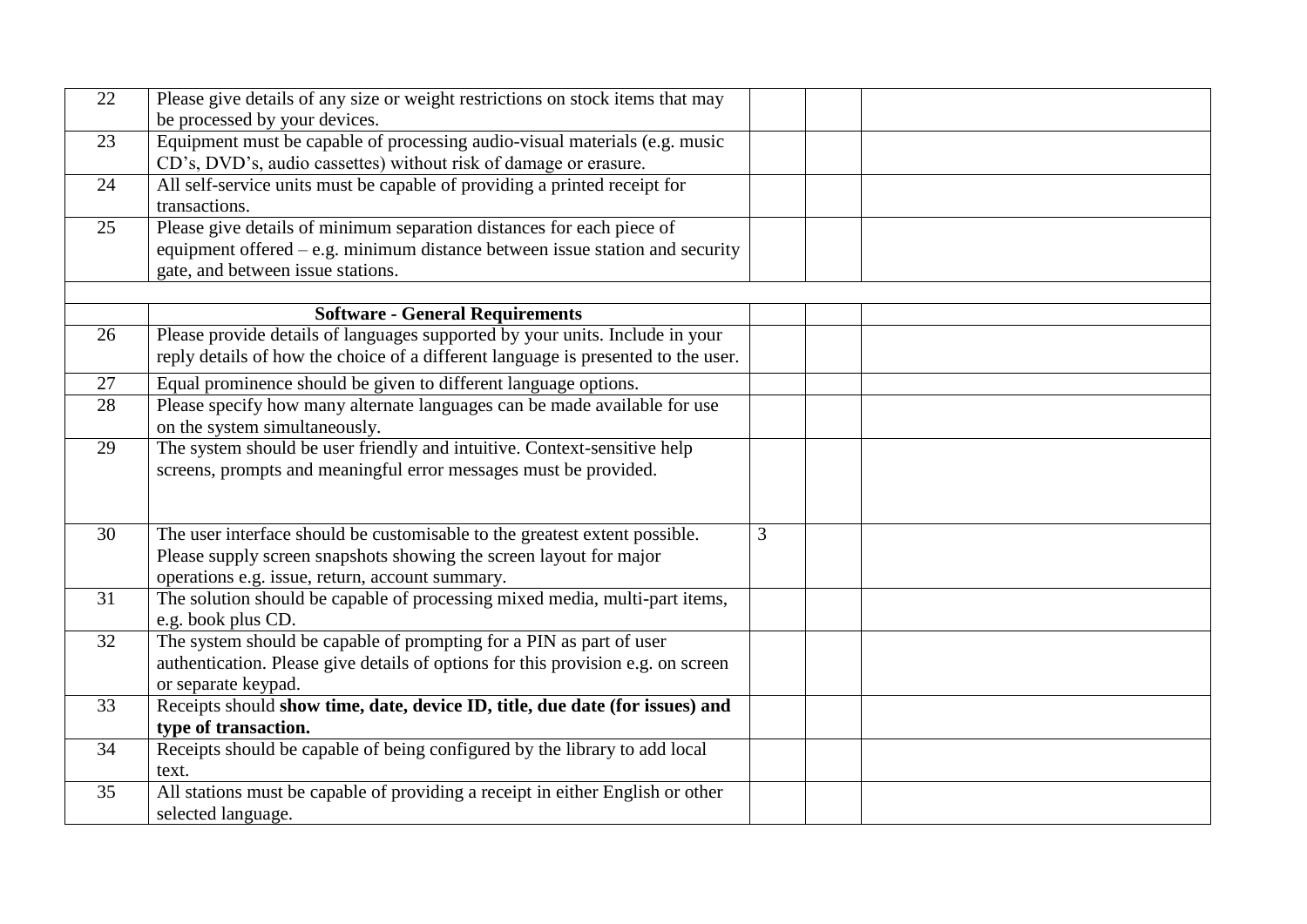| $\sim$<br>36 | Self-service units shall be capable of operating in accordance with a user |  |  |  |
|--------------|----------------------------------------------------------------------------|--|--|--|
|              | defined schedule of opening hours and be capable of self-start and self-   |  |  |  |
|              | closedown accordingly                                                      |  |  |  |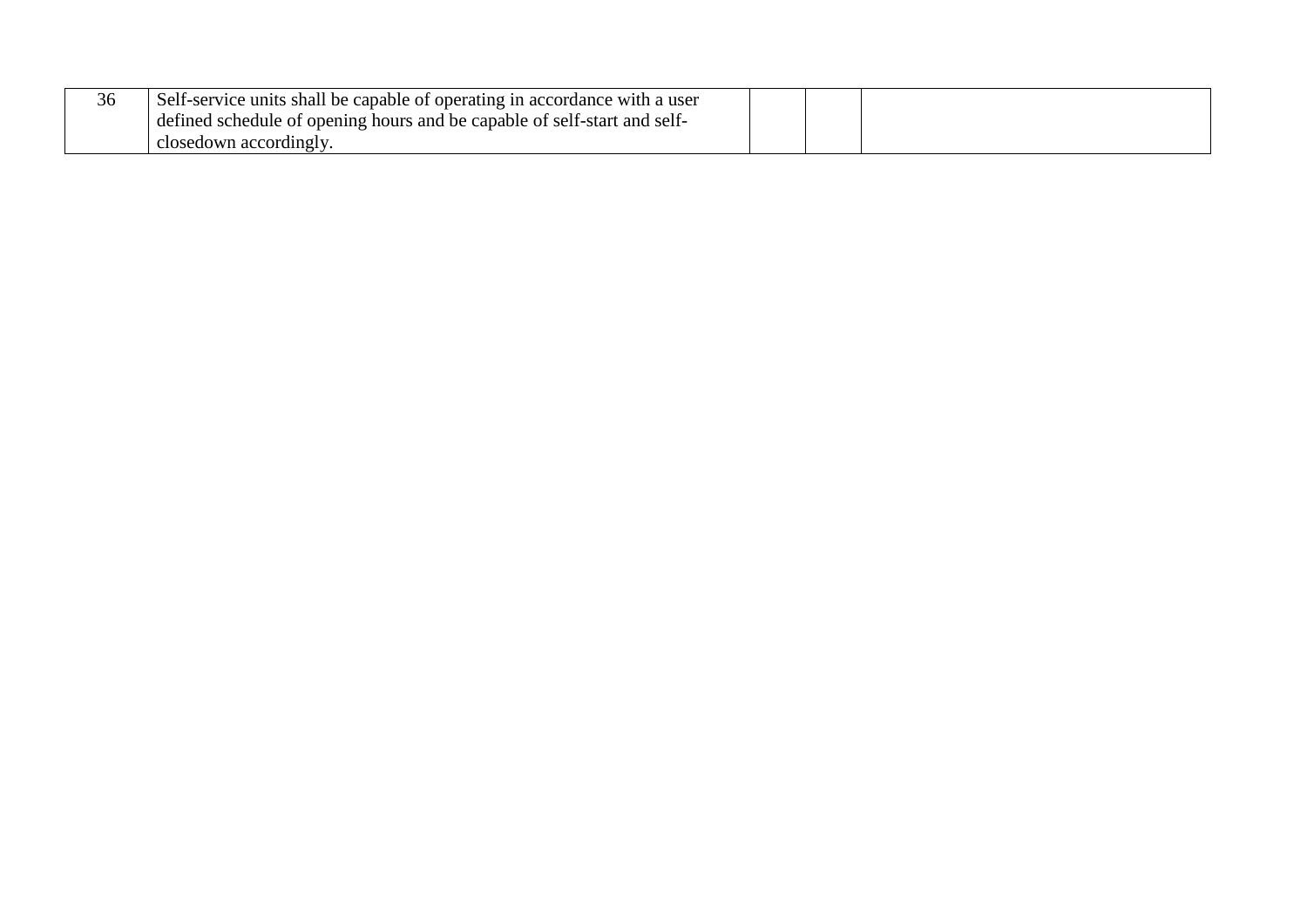The next section deals with the specific requirements for your project. Please consider each question carefully and decide whether it applies to your project e.g. are you planning to use sorting equipment as part of your installation?

| #  | <b>Requirement</b>                                                                | I | <b>RC</b> | <b>Response</b> |
|----|-----------------------------------------------------------------------------------|---|-----------|-----------------|
|    |                                                                                   |   |           |                 |
|    | Hardware and consumables - General requirements                                   |   |           |                 |
| 37 | The system shall provide n RFID enabled staff workstation(s), for use with        |   |           |                 |
|    | existing staff PCs                                                                |   |           |                 |
| 38 | The system shall provide n RFID self-service station(s) for client use            |   |           |                 |
| 38 | The system shall provide payment facilities at some/all* self-service stations    |   |           |                 |
| 40 | The system shall provide n sets of security gates                                 |   |           |                 |
| 41 | The system shall supply n mobile stock management device(s)                       |   |           |                 |
| 42 | The system shall provide automated sorters.                                       |   |           |                 |
| 43 | The system shall provide automated accession units.                               |   |           |                 |
| 44 | The system shall provide interactive shelving or display units for special        |   |           |                 |
|    | exhibits, recent acquisitions etc.                                                |   |           |                 |
| 45 | The system shall provide interactive shelving for some/all* stock.                |   |           |                 |
| 46 | The Supplier shall supply sufficient tags for the current level of library stock: |   |           |                 |
|    | n book / periodical tags                                                          |   |           |                 |
|    | n Video / Cassette tags                                                           |   |           |                 |
|    | n CD / DVD tags                                                                   |   |           |                 |
|    |                                                                                   |   |           |                 |
|    | <b>RFID Devices - Specific Requirements</b>                                       |   |           |                 |
|    | <b>Staff Workstations</b>                                                         |   |           |                 |
| 47 | Units must manage the issue, renew and return of both tagged and untagged         |   |           |                 |
|    | items.                                                                            |   |           |                 |
| 48 | A barcode reader must be able to operate concurrently with an RFID reader         |   |           |                 |
| 49 | The system should be fully integrated to provide the full staff functionality     |   |           |                 |
|    | normally available within the LMS.                                                |   |           |                 |
|    | <b>Self-service Issues</b>                                                        |   |           |                 |
| 50 | All units should have touch screen operation                                      |   |           |                 |
| 51 | Provision must be made for access to the system by people with disabilities       |   |           |                 |
|    | and be compliant with DDA regulations.                                            |   |           |                 |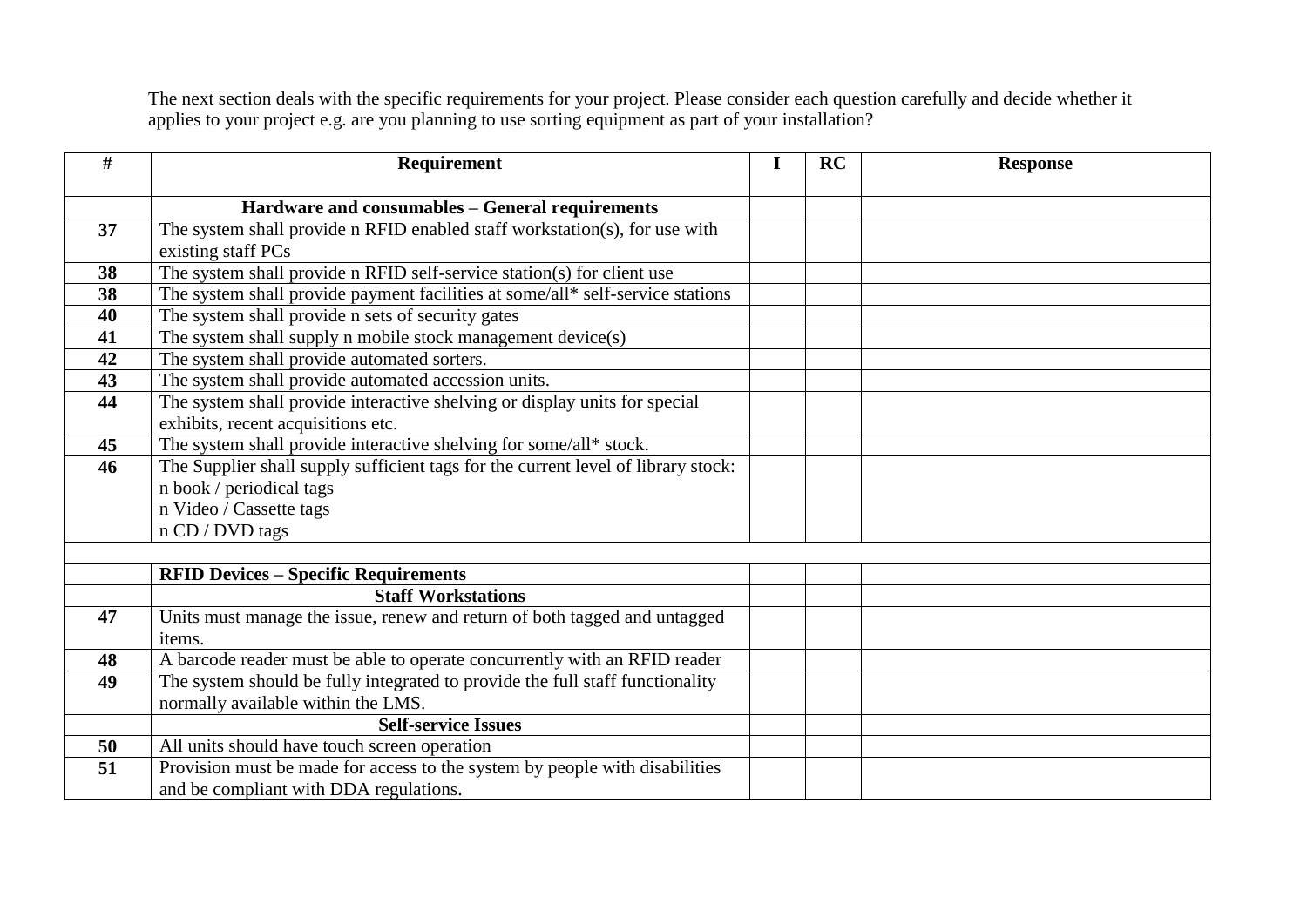| 52 | Access to account details should be restricted to the holder/authorised users   |  |
|----|---------------------------------------------------------------------------------|--|
|    | only. Please state what measures are in place to prevent unauthorised           |  |
|    | account access                                                                  |  |
| 53 | All issue stations must be capable of simultaneously reading multiple items.    |  |
|    | Please give details of read ranges.                                             |  |
| 54 | Self-issue units must offer both issue and renewal functions.                   |  |
| 55 | Units should provide a running total of items issued or discharged during a     |  |
|    | transaction.                                                                    |  |
| 56 | Units should provide bibliographic details of items issued or discharged        |  |
|    | (title/author as minimum) during a transaction                                  |  |
| 57 | Units should be capable of showing the status of all current loans on a         |  |
|    | customer's record                                                               |  |
| 58 | Units should allow customers to view the status of any current reservations.    |  |
| 59 | Units should offer access to customers to cancel any current reservations       |  |
| 60 | Units should be capable of being configured to limit functionality to issue or  |  |
|    | return, to cope with dynamic changes in demand. Please give details of the      |  |
|    | process required to make such a change.                                         |  |
|    |                                                                                 |  |
| 61 | Units should be capable of directing borrowers to place reserved items in a     |  |
|    | nominated location (e.g. shelf or bin) as determined by the LMS.                |  |
| 62 | All text and graphics should be customisable by the library. The interface      |  |
|    | should also provide suitable access for visually impaired users.                |  |
|    |                                                                                 |  |
| 63 | All units should require users to indicate when their transactions have been    |  |
|    | completed. Once completed the system should clear current user details          |  |
|    | before accepting the next customer                                              |  |
| 64 | Receipt printers should be integral to the units                                |  |
| 65 | Receipt printers should be easily maintainable by staff. Please give details of |  |
|    | the process required to change a roll.                                          |  |
| 66 | Receipt printers should provide a warning to staff of operation problems (e.g.  |  |
|    | out of paper). Please give details of the methods by which this may be          |  |
|    | achieved.                                                                       |  |
| 67 | Please indicate size, type and cost of replacement printer paper rolls.         |  |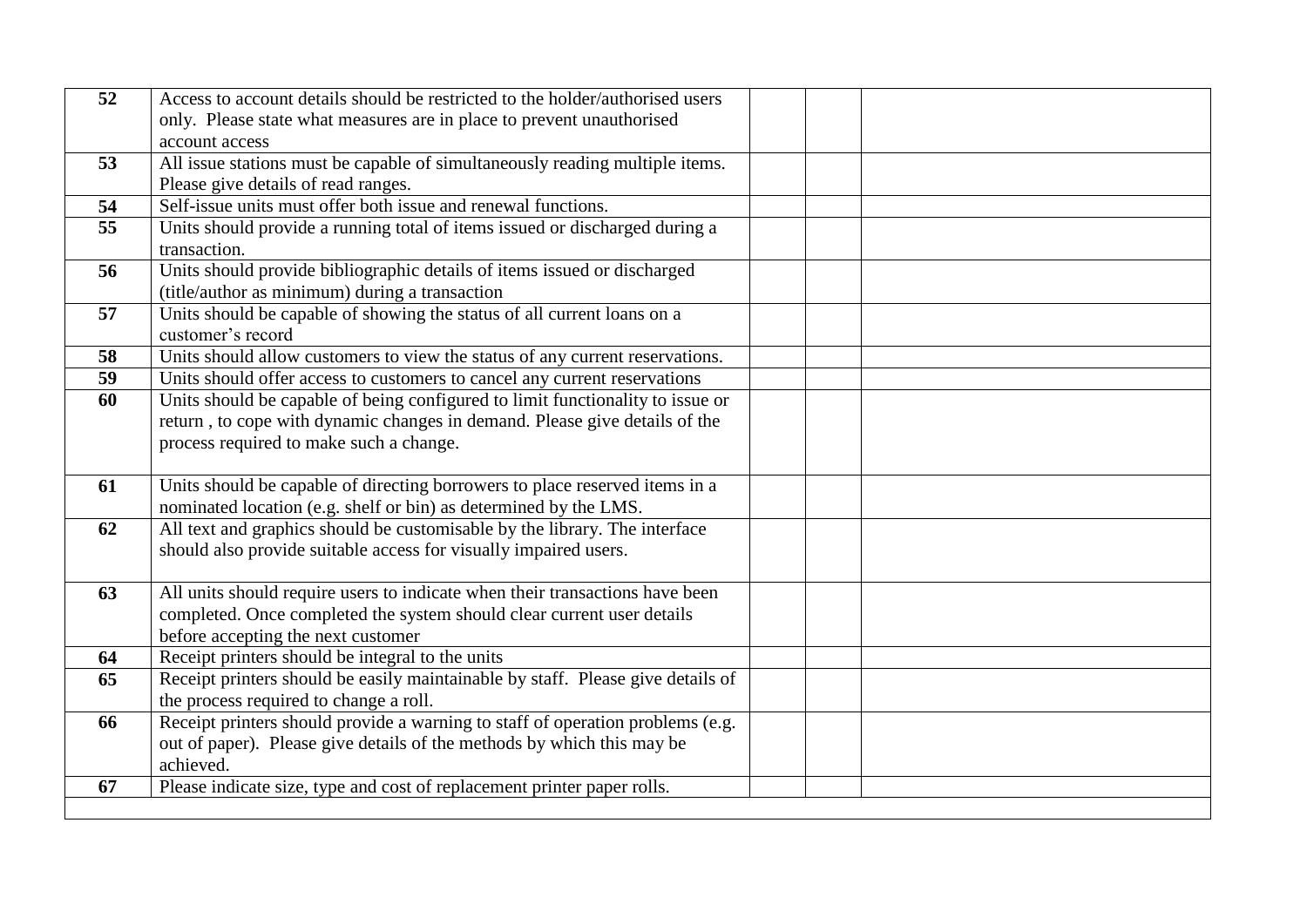|    | <b>Self-service Returns</b>                                                     |  |  |
|----|---------------------------------------------------------------------------------|--|--|
| 68 | The return process must identify the item as having been returned and must      |  |  |
|    | update the LMS in real time.                                                    |  |  |
| 69 | The automated return system should be capable of sorting to n levels. Please    |  |  |
|    | indicate any known restrictions placed on this operation by the LMS.            |  |  |
| 70 | The automated sorter must have the capability to work with books of varying     |  |  |
|    | sizes, weights and thicknesses. Please specify any limits for each of these     |  |  |
|    | metrics.                                                                        |  |  |
| 71 | Automated sorter must be capable of returning audio-visual materials (e.g.      |  |  |
|    | music CD's, DVD's, videos, audio cassettes). Magnetic media must be             |  |  |
|    | handled without risk of damage or erasure                                       |  |  |
| 72 | Returns should not be updated by the LMS until the item being returned has      |  |  |
|    | been processed by the RFID device, and can no longer be retained by the         |  |  |
|    | customer.                                                                       |  |  |
| 73 | The sorter should alert members of staff when a return bin is almost full.      |  |  |
|    | Please state what remote indication method(s) is/are supported by your          |  |  |
|    | solution (e.g. visual, audible, email, IM etc.)                                 |  |  |
| 74 | Please give details of how the system deals with non-RFID tagged items.         |  |  |
|    |                                                                                 |  |  |
| 75 | Returning an item should automatically re-activate the security status on       |  |  |
|    | items.                                                                          |  |  |
| 76 | Please give details of any contingency procedure(s) available to continue       |  |  |
|    | service in the event of failure of the automated sorter and /or return station. |  |  |
|    |                                                                                 |  |  |
|    | <b>Payments</b>                                                                 |  |  |
| 77 | Payment facilities should be available for fines and fees on self-service units |  |  |
|    | as required. Please detail how this functionality is provided.                  |  |  |
| 78 | RFID system should be capable of displaying customer account details,           |  |  |
|    | showing a borrower's outstanding fines, charges etc.                            |  |  |
| 79 | Payment stations should offer self payment of charges via Chip and Pin,         |  |  |
|    | Smartcard or cash (notes and coins). Please provide full details of             |  |  |
|    | functionality available e.g. change given.                                      |  |  |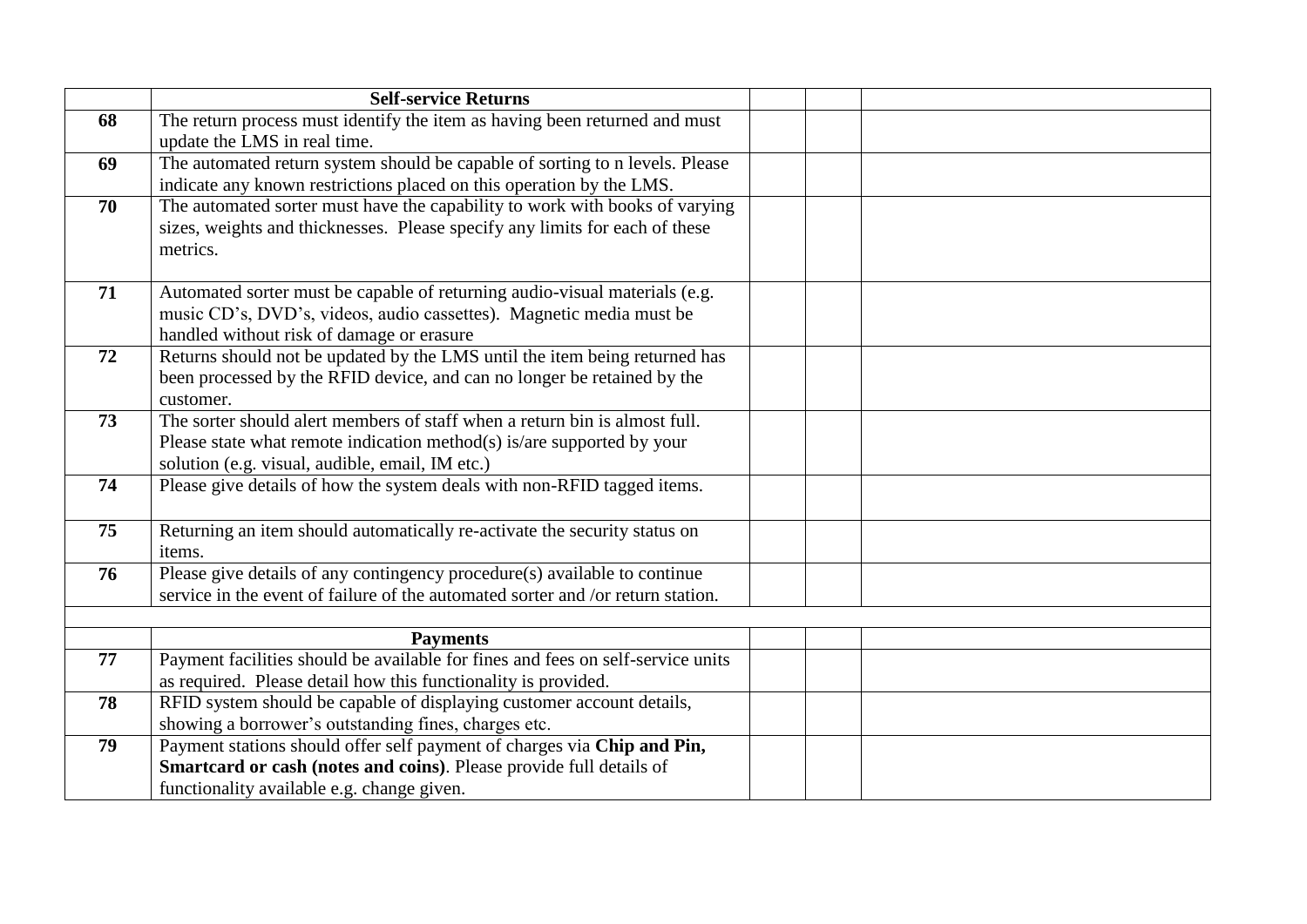| 80 | Stations should be capable of printing a receipt giving full details of any     |  |
|----|---------------------------------------------------------------------------------|--|
|    | payment transaction, e.g. time, amount paid, reason for charge.                 |  |
| 81 | Units capable of taking payment transactions should provide an end of day       |  |
|    | printable report of card transactions at each unit for reconciliation and audit |  |
|    | purposes                                                                        |  |
|    |                                                                                 |  |
|    | <b>Security – Stock and Equipment</b>                                           |  |
| 82 | The security gates shall trigger an alarm signal and/or send a message to staff |  |
|    | upon attempted removal of unauthorised items.                                   |  |
| 83 | Security gates shall provide a real-time report back to a nominated staff       |  |
|    | workstation showing details of any item which has triggered the security        |  |
|    | alarm.                                                                          |  |
|    |                                                                                 |  |
| 84 | The security gates shall generate and store a report detailing the ID of any    |  |
|    | items illegally removed from the library.                                       |  |
| 85 | Please specify read ranges, read speeds and successful detection rates of       |  |
|    | security equipment provided for all material types.                             |  |
| 86 | Gates shall not interfere with any other ICT or electrical equipment in close   |  |
|    | location e.g. people counters, PC's etc.                                        |  |
| 87 | Please give full details of your procedures for ensuring the security of CD     |  |
|    | and DVD collections.                                                            |  |
| 88 | Please specify standards met/procedures in place to ensure secure               |  |
|    | transmission of data                                                            |  |
| 89 | System and workstation components should provide protection against theft.      |  |
|    | Please specify anti-theft devices/systems supplied                              |  |
|    |                                                                                 |  |
|    | <b>Stock Management</b>                                                         |  |
| 90 | Please provide a full description of collection management functionality        |  |
|    | offered by your system.,                                                        |  |
| 91 | Please describe in detail how your system facilitates the selective             |  |
|    | identification of stock e.g. missing or lost, misplaced, special collection     |  |
|    | management etc.                                                                 |  |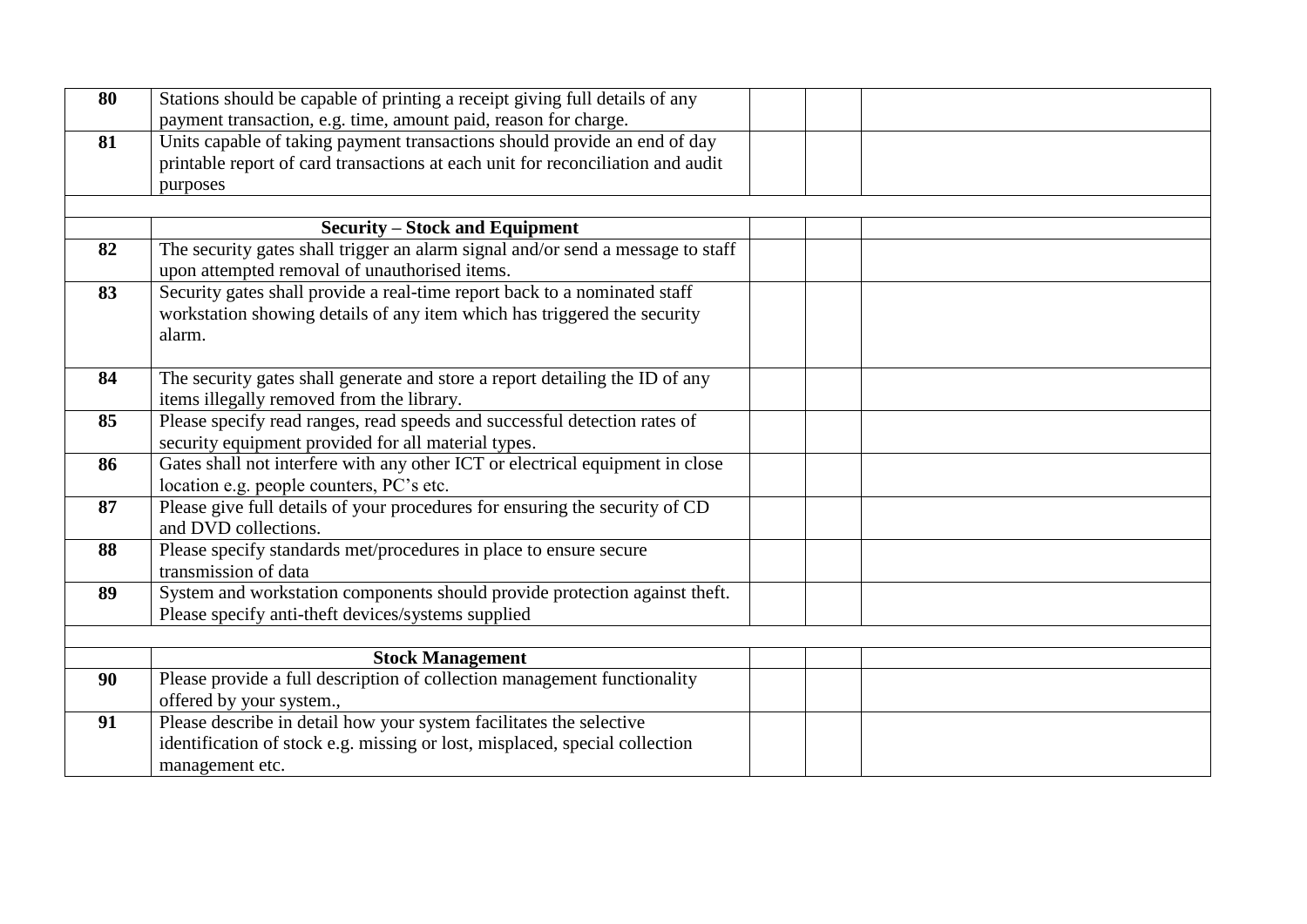| 92  | Collection management device(s) should be capable of carrying out multiple<br>routines simultaneously e.g. looking for lost, reserved or missing items at the<br>same time.                                                                                                                                                                                                        |                |  |
|-----|------------------------------------------------------------------------------------------------------------------------------------------------------------------------------------------------------------------------------------------------------------------------------------------------------------------------------------------------------------------------------------|----------------|--|
| 93  | Data collected by the device shall be in a format suitable for use and<br>manipulation in standard desktop software packages. Please specify options<br>available.                                                                                                                                                                                                                 |                |  |
| 94  | Please give details of options available for exporting data from the collection<br>management device(s) to the LMS.                                                                                                                                                                                                                                                                |                |  |
|     | <b>RFID Tags</b>                                                                                                                                                                                                                                                                                                                                                                   |                |  |
| 95  | RFID tags must be read/write, operate at 13.56MHz and be compliant with                                                                                                                                                                                                                                                                                                            | $\overline{3}$ |  |
|     | ISO standards 15693 and, 18000-3. Please provide full details of the tags you                                                                                                                                                                                                                                                                                                      |                |  |
|     | propose to supply including IC, form factor and antenna composition.                                                                                                                                                                                                                                                                                                               |                |  |
| 96  | Tag data must comply with ISO 28560-2 and the UK National Profile for this                                                                                                                                                                                                                                                                                                         |                |  |
|     | standard.                                                                                                                                                                                                                                                                                                                                                                          |                |  |
| 97  | Please provide details of any tag serviceability guarantees e.g. longevity                                                                                                                                                                                                                                                                                                         |                |  |
| 98  | RFID tags should possess anti-collision capability allowing the reading of<br>multiple tags simultaneously.                                                                                                                                                                                                                                                                        |                |  |
| 99  | Please supply details of all library suppliers/tagging specialists currently<br>tagging stock for use with your system compliant to the UK National<br>profile / ISO 28560 standard. Include details of the conditional / optional<br>field data they are able to write to tags where required. List any versions of<br>your software with which the suppliers are not compatible. |                |  |
| 100 | Tags suitable for use <i>in rare and antiquarian material</i> should be available<br>for use. Please provide details of options available.                                                                                                                                                                                                                                         |                |  |
|     |                                                                                                                                                                                                                                                                                                                                                                                    |                |  |
|     | <b>Item Tagging</b>                                                                                                                                                                                                                                                                                                                                                                |                |  |
| 101 | The tagging process shall be as simple and speedy as possible. Please give                                                                                                                                                                                                                                                                                                         |                |  |
|     | examples of anticipated tagging rates.                                                                                                                                                                                                                                                                                                                                             |                |  |
| 102 | The stock tagging process should not require a connection to the LMS.                                                                                                                                                                                                                                                                                                              |                |  |
| 103 | Please supply an estimate of required work time to tag all necessary stock at<br>each site using the proposed system                                                                                                                                                                                                                                                               |                |  |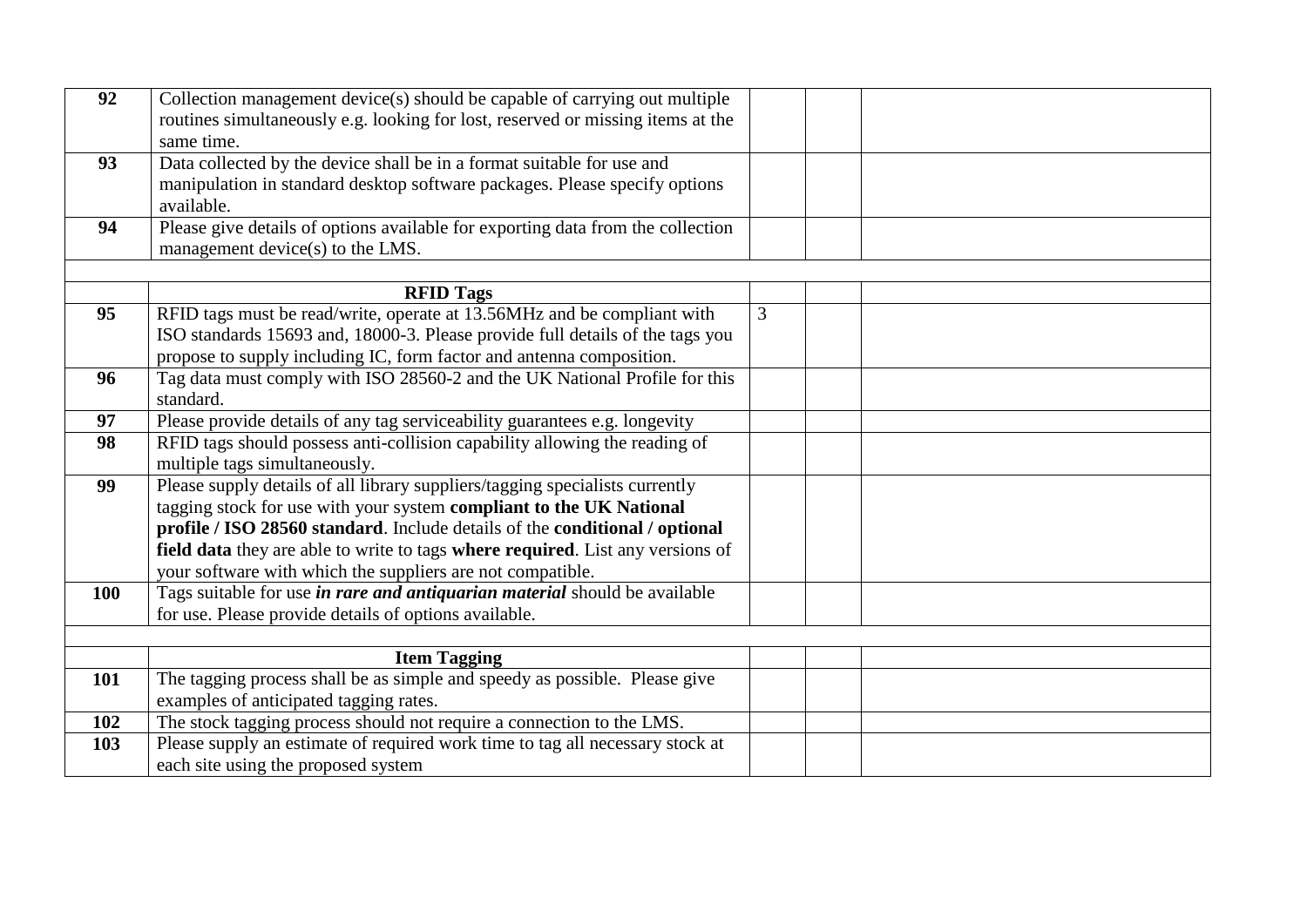| 104 | The system shall provide a means of tagging stock both at the shelf (for initial       |  |  |
|-----|----------------------------------------------------------------------------------------|--|--|
|     | conversion) and at a staff workstation (e.g. for re-tagging). Please provide           |  |  |
|     | details of the solution offered.                                                       |  |  |
|     |                                                                                        |  |  |
|     | <b>Remote Management</b>                                                               |  |  |
| 105 | The system should be capable of being managed and maintained remotely,                 |  |  |
|     | preferably via a secure web interface. Please give full details of solution            |  |  |
|     | offered.<br>Usage statistics for each individual machine connected to network shall be |  |  |
| 106 | available to view and/or download via remote management interface                      |  |  |
| 107 | Collated usage statistics for user defined groups of devices (e.g. all self            |  |  |
|     | service units at a particular site) shall be available to view and/or download         |  |  |
|     | via remote management interface                                                        |  |  |
| 108 | Remote management software shall provide an alert when any device                      |  |  |
|     | connected to it generates an error message (e.g. out of receipt papercash bin          |  |  |
|     | full etc)                                                                              |  |  |
| 109 | Remote management software shall provide an alert should connectivity be               |  |  |
|     | lost to any device being monitored through it                                          |  |  |
| 110 | Authorised users can make operating parameter changes to relevant programs             |  |  |
|     | on connected devices via remote management software                                    |  |  |
| 111 | Authorised users can access and / or export statistical, error and transaction         |  |  |
|     | logs via remote management software                                                    |  |  |
| 112 | Authorised user capable of viewing the user interface 'as seen by the end              |  |  |
|     | user' of any connected device via remote management interface                          |  |  |
|     |                                                                                        |  |  |
| 113 | <b>Resilience and Backup</b><br>The system shall be capable of 24/7 operation.         |  |  |
| 114 | System failure should not compromise data integrity                                    |  |  |
| 115 | The system shall be capable of operating in offline mode if connection to the          |  |  |
|     | LMS is lost. Please specify system capabilities in this eventuality.                   |  |  |
| 116 | Data captured whilst in offline mode shall be uploaded to the LMS when the             |  |  |
|     | connection is restored. Please specify system capabilities in this area.               |  |  |
| 117 | Please give details of procedures in place to preserve loan policy rules whilst        |  |  |
|     | the connection to the LMS is absent.                                                   |  |  |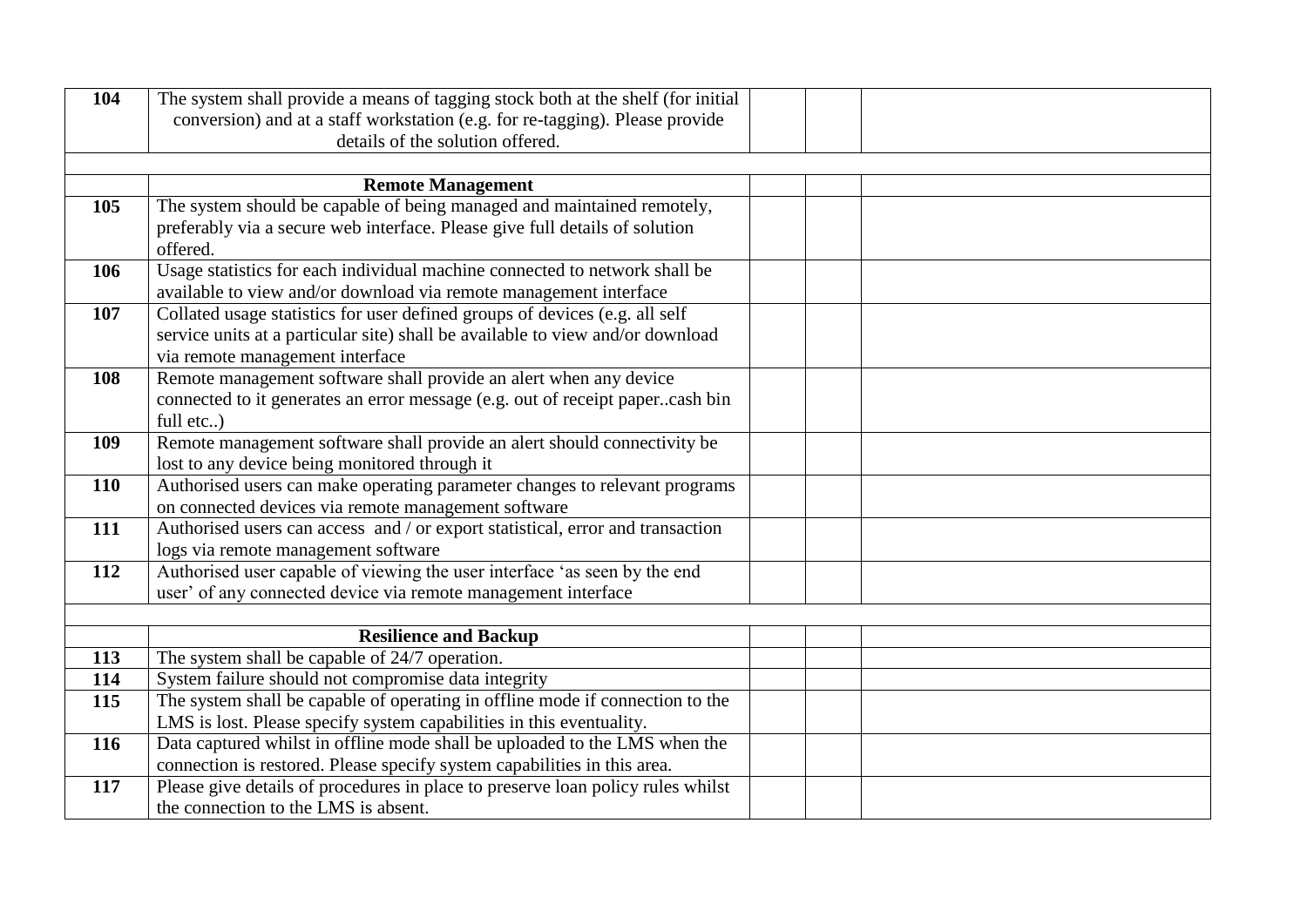| 118 | The system shall provide diagnostic information to staff when problems or<br>errors occur.                                                    |  |
|-----|-----------------------------------------------------------------------------------------------------------------------------------------------|--|
| 119 | The system performance shall not be adversely affected at peak usage<br>periods. Please specify performance level capabilities of the system. |  |
|     |                                                                                                                                               |  |
|     | <b>Usage Statistics &amp; Reports</b>                                                                                                         |  |
| 120 | The system shall supply management information on the usage of the self-                                                                      |  |
|     | service units both individually, and by group and site. Please detail the range                                                               |  |
|     | of management information reports available and any applications/software                                                                     |  |
|     | required to undertake reporting functionality                                                                                                 |  |
|     |                                                                                                                                               |  |
|     | <b>Legislation and Legal Requirements</b>                                                                                                     |  |
| 121 | All hardware and software provided must conform to relevant national and                                                                      |  |
|     | international legislative requirements including, but not limited to, Disability                                                              |  |
|     | Discrimination Act, 1995, Data Protection Act 1998, Health & Safety at                                                                        |  |
|     | Work Act 1974, Copyright, Designs & Patents Act 1988, Computer Misuse                                                                         |  |
|     | Act 1990 etc. Please comment on the legal compliance of your system.                                                                          |  |
|     |                                                                                                                                               |  |
|     | <b>Installation, Maintenance and Technical Support</b>                                                                                        |  |
| 122 | On-site training for library staff shall be provided. Please provide detailed<br>proposals.                                                   |  |
| 123 | Full documentation for all functionality and any user maintenance of the<br>system shall be provided.                                         |  |
| 124 | Any future upgrades to the system shall be accompanied by full explanatory                                                                    |  |
|     | documentation.                                                                                                                                |  |
| 125 | Upgrades to the LMS shall not affect functionality of the RFID System                                                                         |  |
| 126 | Upgrades to the RFID System shall not affect functionality of the LMS                                                                         |  |
| 127 | Upgrades to the RFID system shall not affect local customisation work done<br>(e.g. localisation of user interfaces)                          |  |
| 128 | Please provide a copy of your standard Service Level Agreement including                                                                      |  |
|     | details of standard service hours, response times and escalation procedures.                                                                  |  |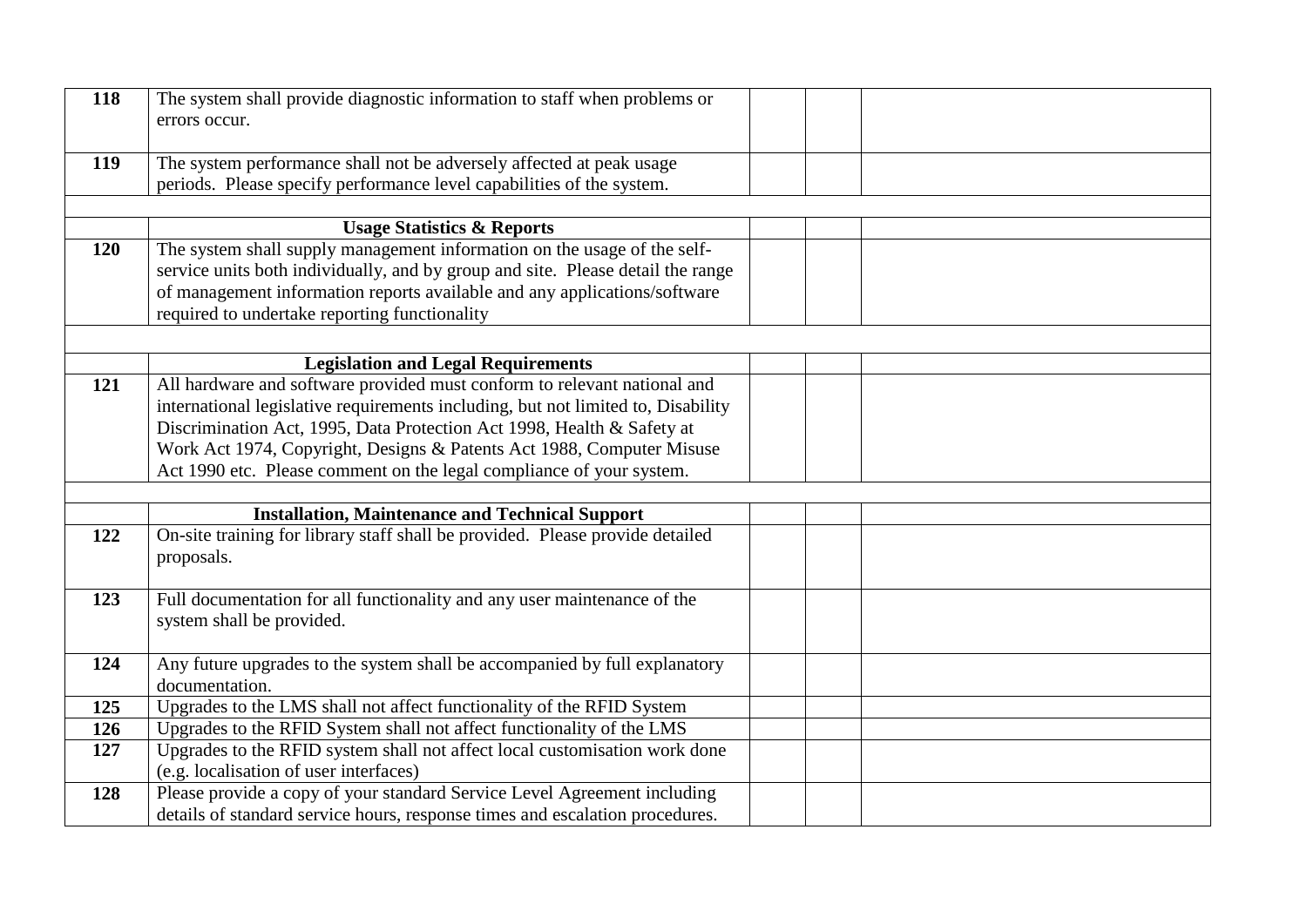| 129 | Please give details of your preventative maintenance plan.                      |  |
|-----|---------------------------------------------------------------------------------|--|
| 130 | Suppliers are invited to provide a system development roadmap covering          |  |
|     | 1 future upgrades/hardware releases over the period of the contract.<br>planned |  |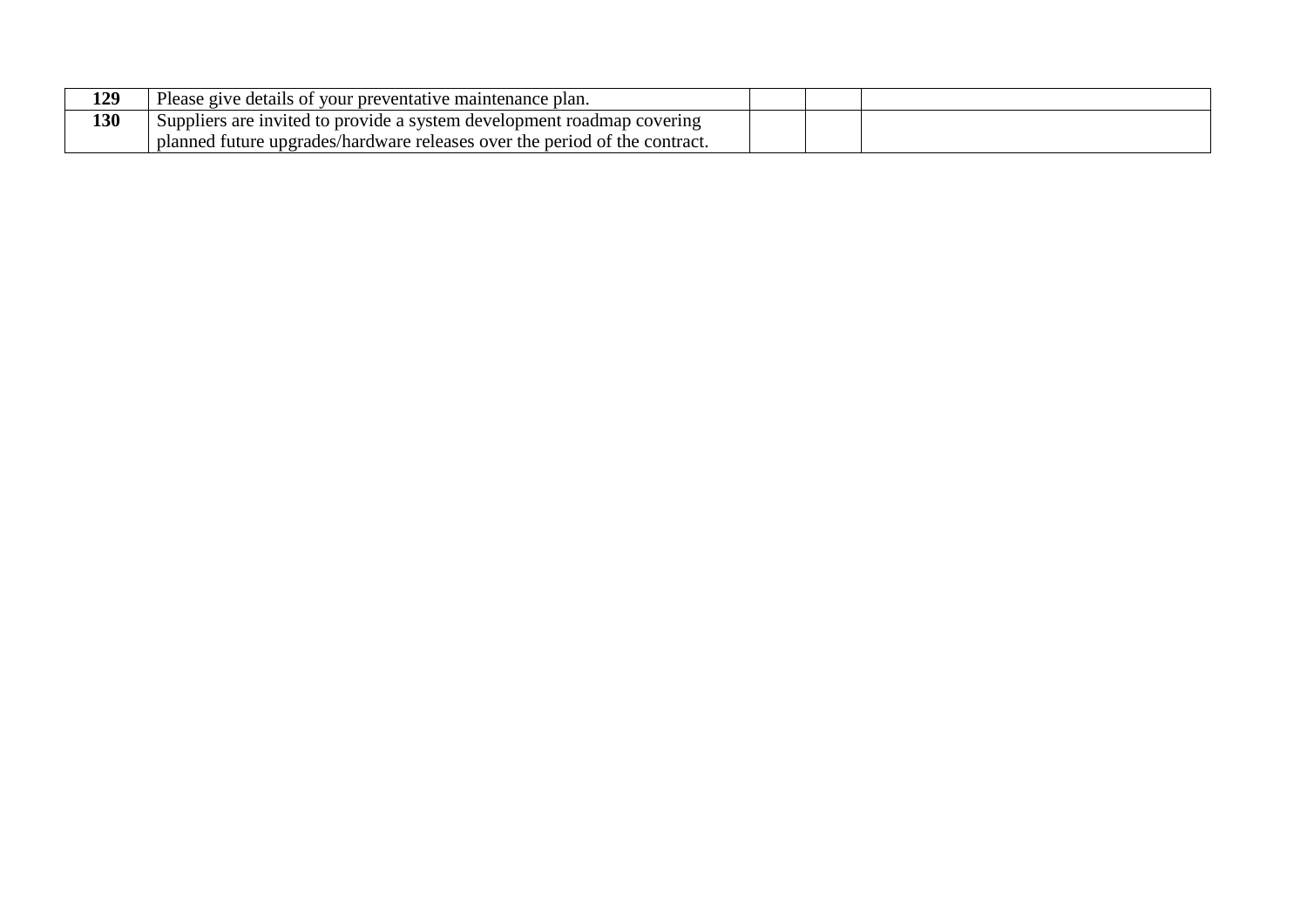## **Part Three**

This section identifies some key areas of the relationship with your supplier that should help you determine which will offer you the appropriate level of service and support for a successful implementation. The following suggested text should be amended where not appropriate to your situation.

#### 9. Project Plan & Methodology

- 9.1. Suppliers are required to submit an indicative project plan and accompanying project methodology as part of the tender response. This should include information about the risks and contingency arrangements, including proposals for responding to change, examples of financial control mechanisms, progress reports, and include detailed schedules of the costs. The project plan should specify high-level activities, milestones, and activities to be performed by the Supplier and the Partnership jointly.
- 9.2. Give details of the resources you expect to use to service the contract. Include the number of staff you expect to use for providing the service. Also include an organisational chart indicating responsibilities and reporting lines. Please indicate where staff will not be employed full-time on this contract. Indicate in each case whether you expect staff to be drawn from within your organisation, to be newly recruited, or to be contracted in.
- 9.3. Set out your plan for the training of staff to be employed on the contract.
- 9.4. Provide details of the structure and composition of your project team, and curriculum vitae of key staff.

#### 10. Training Proposals

- 10.1. Suppliers are required to submit detailed training proposals for the onsite training of system administrators, system users and management users, specifying:
	- The training levels that will be required for different personnel to use the system proficiently
	- Minimum times of training per level required
	- Provide details on training structure, approach, delivery & methodology, including an indicative timetable/schedule

## 11. Quality Plan

- 11.1. Suppliers must provide details of how they will ensure that a high quality service is maintained and that all performance targets set out in the specification will be met.
	- Set out your proposals for the monitoring and reporting on the quality of the  $\bullet$ services delivered, including the performance checks you will perform, their frequency and scope, and who will perform them
	- Set out your proposed contract management and supervisory systems
- 11.2. Set out your customer liaison arrangements, including procedures for dealing with complaints and problems and customer support arrangements.